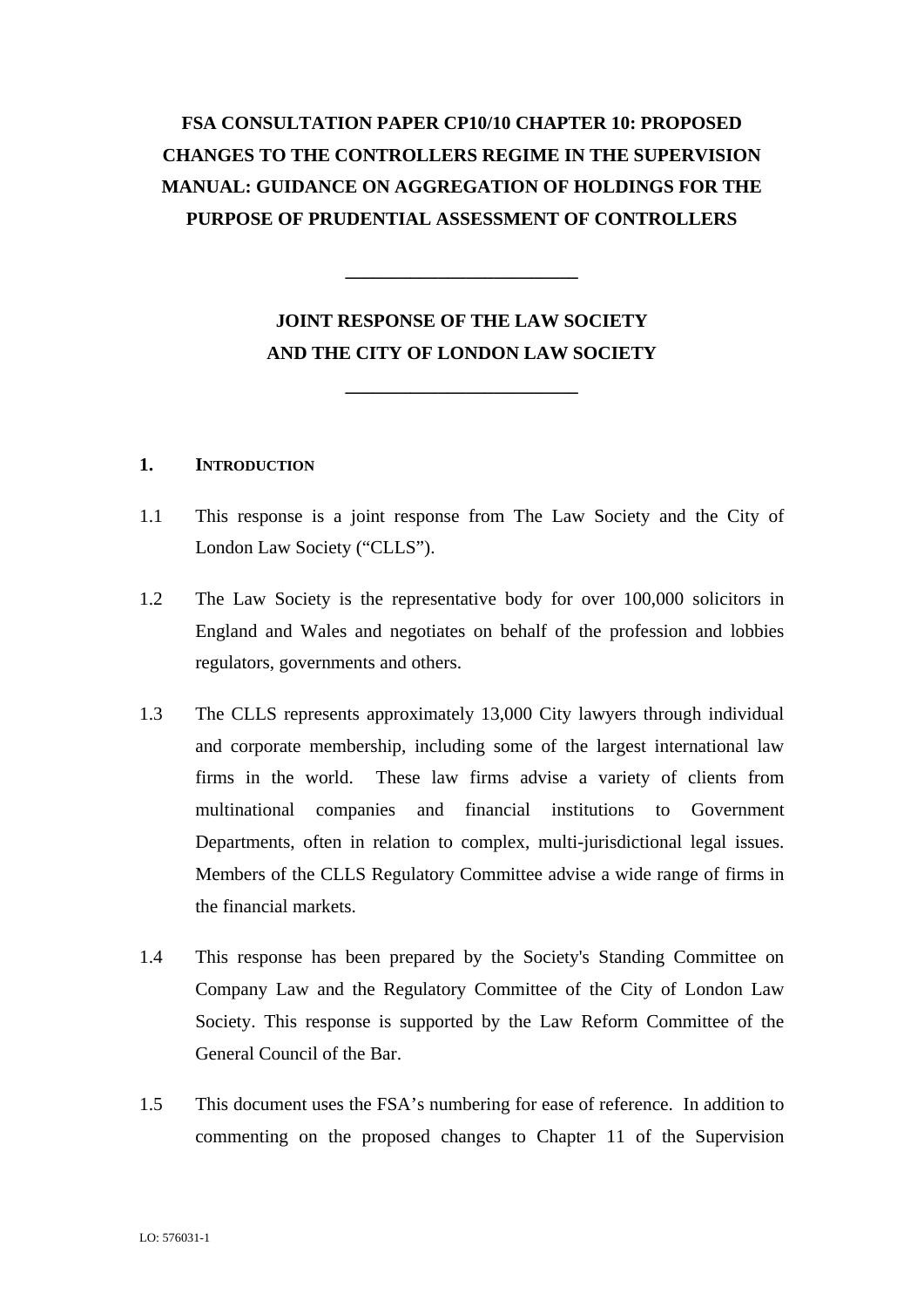Manual, we are also raising a number of issues in relation to Part XII Financial Services and Markets Act 2000 (*FSMA*) which could usefully be addressed when a legislative opportunity arises. These issues are set out in Section 4.

# **2. SUMMARY OF KEY COMMENTS**

- 2.1 Our principal comments are as follows:
	- (a) given its context in the various directives amended by the Acquisitions Directive and the purpose of the "qualifying holdings" provisions in those directives and the controller regime more generally, we are firmly of the view that the "acting in concert" wording is designed to capture situations where two or more persons act together in their acquisition of, and the ongoing exercise of rights relating to, an interest in a financial services firm. Each acquirer is attributed with the shares or voting power held by the other because of their continuing relationship with each other. It follows from this that an agreement should have three key elements if the parties to it are to be treated as "acting in concert" for the purposes of Part XII FSMA:
		- (i) the contemplated acquisition of shares or voting power;
		- (ii) the imposition of restrictions on the parties to the agreement in relation to the exercise generally (rather than on specific issues) of the voting power, or the rights attaching to shares, held by them (including those so acquired); and
		- (iii) an ongoing or durable nature.

In this regard, the approach in the answer to Question 5 in the proposed guidance is helpful, since it recognises the second and third elements above. However, we strongly disagree with the FSA's approach in the proposed guidance in relation to the first element above. The concept of "acting in concert" is not relevant in a situation where parties who already hold relevant shares or voting power simply come together to act in relation to their respective holdings. The question in this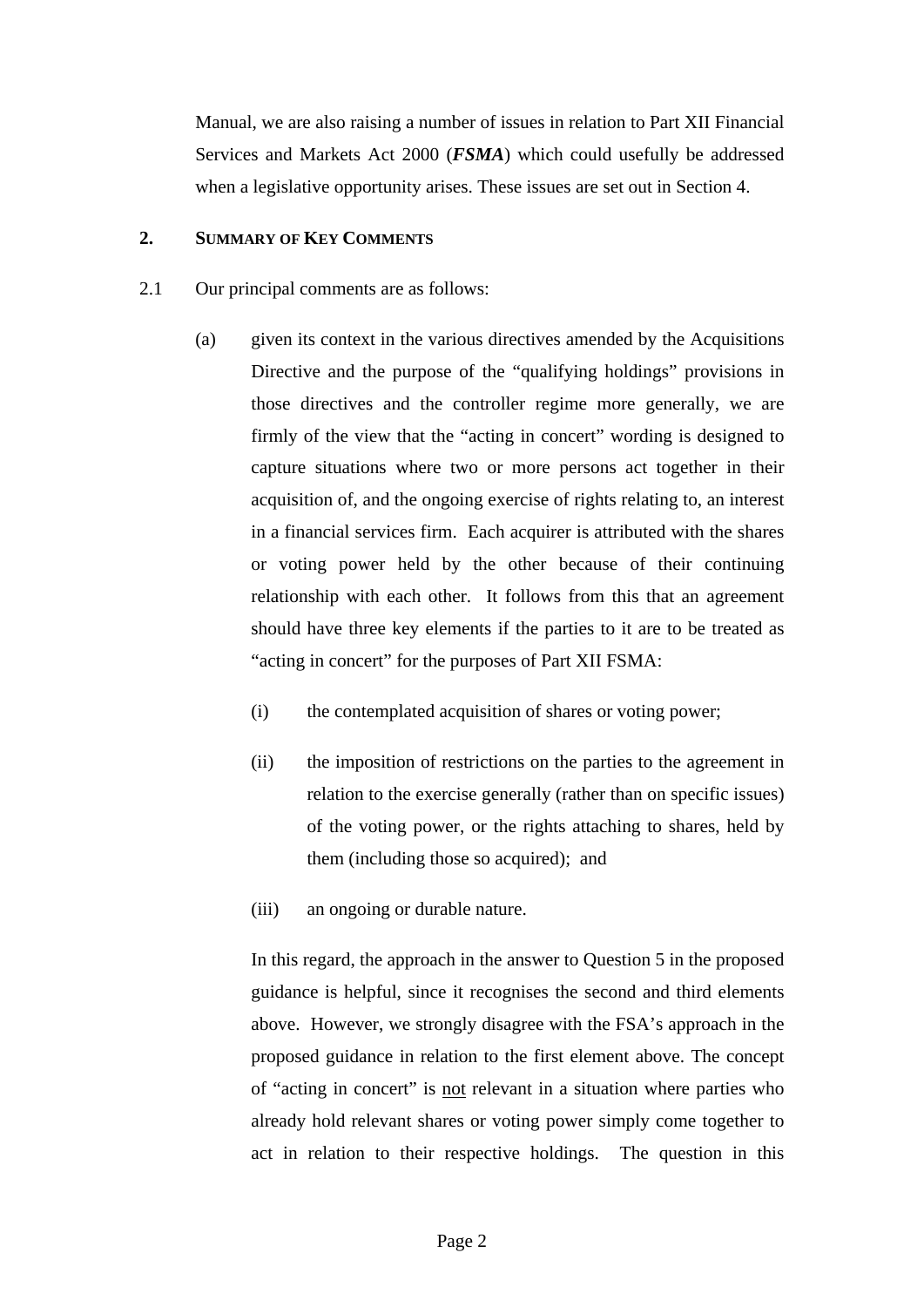situation is whether the parties have made an agreement within section 422(5)(a)(i) FSMA (a *Common Policy Agreement*) rather than whether they are acting in concert. As a matter of law, the "acting in concert" concept must be interpreted and applied in a manner consistent with the Acquisitions Directive, which is a maximum harmonisation directive. Our view regarding the first element is clearly supported by the wording of the various directives amended by the Acquisitions Directive, the CESR/CEIOPS/CEBS "Guidelines for the prudential assessment of acquisitions and increases in holdings in the financial sector required by Directive 2007/44/EC" (the *Guidelines*) and, against this background, the drafting of section 178 FSMA itself. It is also a more helpful approach than that in the guidance from the point of view of shareholder engagement with companies and the responsibilities of institutional investors. It would allow institutional shareholders to engage with companies for corporate governance reasons without having to be concerned about whether there is an acting in concert issue. If the "acting in concert" concept is not interpreted and applied in a manner which is consistent with the Acquisitions Directive, it will make it much harder for shareholders to do so;

(b) for the reasons indicated above, we also strongly disagree with the FSA's approach to the analysis of "acting in concert" in another key respect. In section 178 FSMA, the expression "acting in concert" is **not** designed to catch situations where two or more persons come together solely to acquire ownership but (following that acquisition) make ownership and voting decisions separately. In a number of places (for instance, the answer to Question 14), the guidance incorrectly focuses on matters which are not relevant, such as the manner of acquisition and the arrangements relating to that acquisition. Instead, the guidance needs to concentrate (as in the answer to Question 5) on the proposed ongoing relationship between the parties following an acquisition;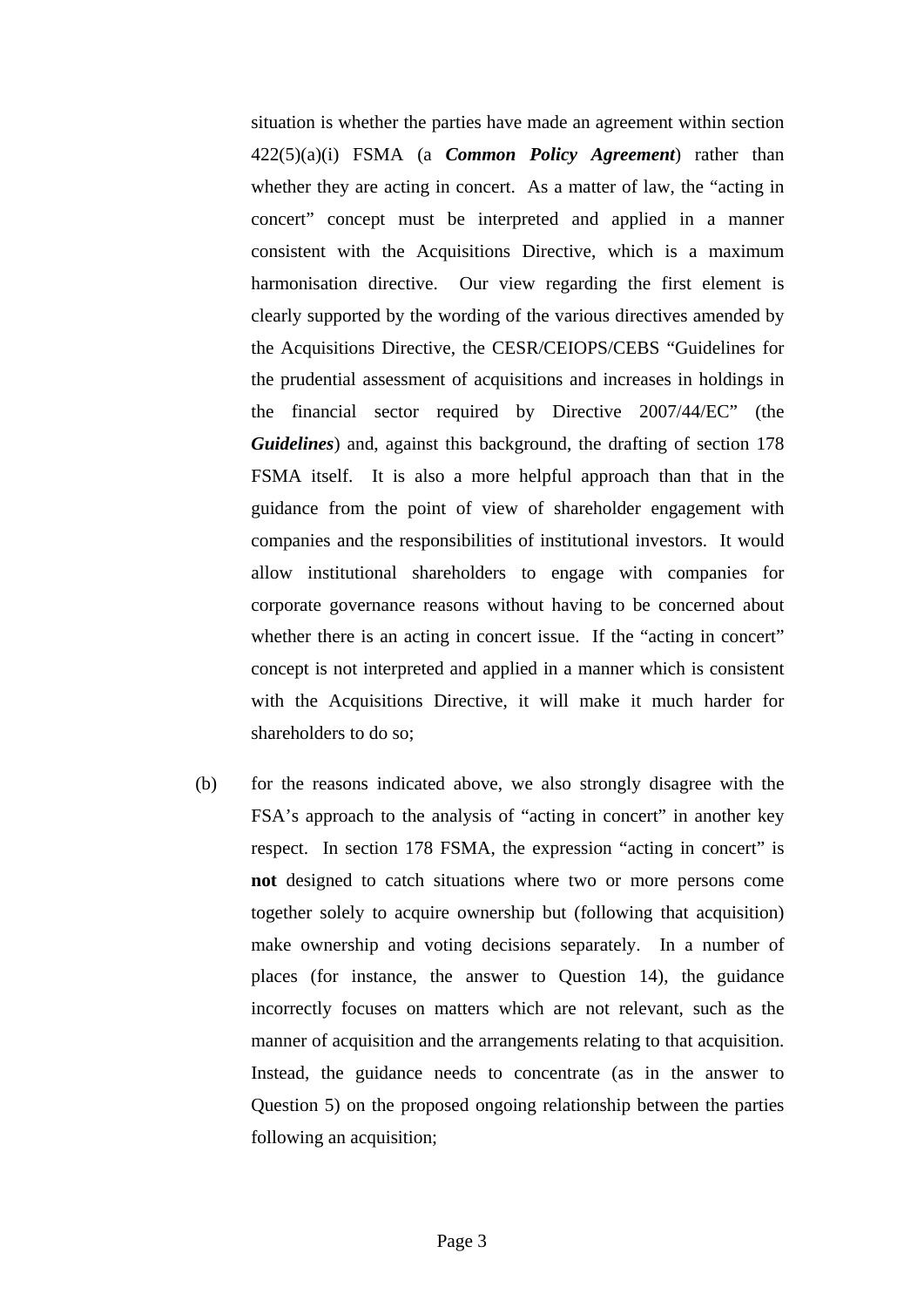- (c) we do not believe that parties to restrictions on the transfer of shares are acting in concert merely by being party to such restrictions. As indicated above, "acting in concert" implies an agreement to act together in the ongoing exercise of rights relating to an interest in a financial services firm - i.e. an ongoing 'control' arrangement. We do not see how, on any purposive interpretation of the expression "acting in concert" in the context of the controller regime, an agreement to restrict the transfer of shares could, by itself, constitute such an arrangement. If it were to be regarded as such, this would lead to an impracticable and unnecessary extension of the controller regime, given the prevalence of transfer restrictions in private company articles, joint venture agreements and similar agreements relating to limited liability partnerships and other entities.
- 2.2 These issues are commented upon in more detail below.
- <span id="page-3-0"></span>2.3 We believe that the FSA's approach is out of line with the approach taken in other European jurisdictions. This is likely to bring added complexity and conflicting advice on cross border transactions. Freshfields Bruckhaus Deringer has surveyed the position in several other EU member states: Austria, Belgium, France, Germany, Italy, Netherlands and Spain. The result is that these Member States see "acting in concert" as relevant only in the context of an acquisition or interpret the expression consistently with their implementation of Article 10(a) of the Transparency Directive, so that the acquisition issue is academic as there is no distinction between "acting in concert" and a Common Policy Agreement.
- 2.4 As indicated above, we disagree with some key aspects of the analysis in the paper and do not believe it to be consistent with the Acquisitions Directive. In any event we consider that the FSA should have conducted a cost benefit analysis since we believe that, if the FSA maintains the view expressed under Question 14, then there will be a material new burden and firms and the FSA will face significant additional costs, compared with the position which would arise under the approach which we believe to be correct. Firms and their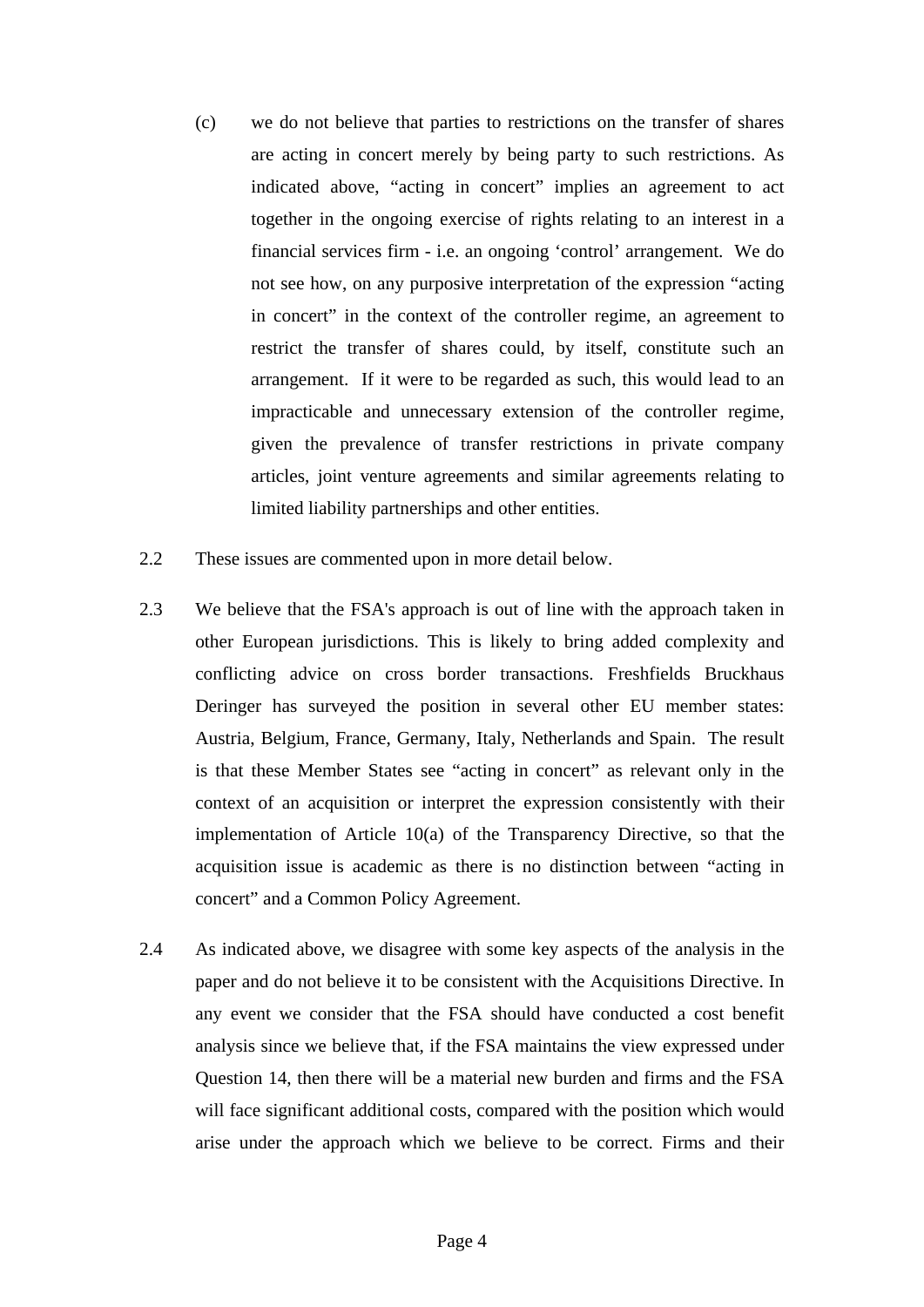advisers will have to consider a significant number of people as potential controllers, with the attendant need for advice and completion of forms (which themselves are complex). There will be more questions to the change of control team and a significant amount of processing required. We think the FSA should have taken more steps to understand the likely impact of its proposals, on the FSA as well as on firms. The members of our Committees, based on their experience of transactions, consider the amount of work (and related cost) that will be required will be considerable.

# **3. DETAILED COMMENTS**

# *SUP11.3.1A G*

- <span id="page-4-0"></span>3.1 This paragraph rather overstates the extent of the proposed guidance, as it currently stands. The guidance very much focuses on "acting in concert" and says little about the provisions of section  $422(5)(a)$  FSMA, even those of Common Policy Agreements, despite their similarity to the concept of "acting in concert". Further, we do not think it helpful to refer to section 422(3) FSMA, which has no relevance to the obligation to notify in section 178, which does not use the word "controller".
- 3.2 As a matter of drafting, in the second line of SUP11.3.1A G "that" should be substituted for "those".

# *SUP11 Annex 6 G*

- 3.3 We suggest the relevant part of the answer to this question is amended to read "as a result of this aggregation, *one or more persons* needs to give notice to the FSA in writing in accordance with section 178 of the Act *before an acquisition is made*", for reasons explained by our comments in paragraph [3.8](#page-7-0)  in relation to the answer to Question 3.
- 3.4 It would be helpful if the guidance could state that there is no obligation to notify under section 178 FSMA if a person acquires a holding of shares or voting power above the threshold level passively (e.g. through a reduction in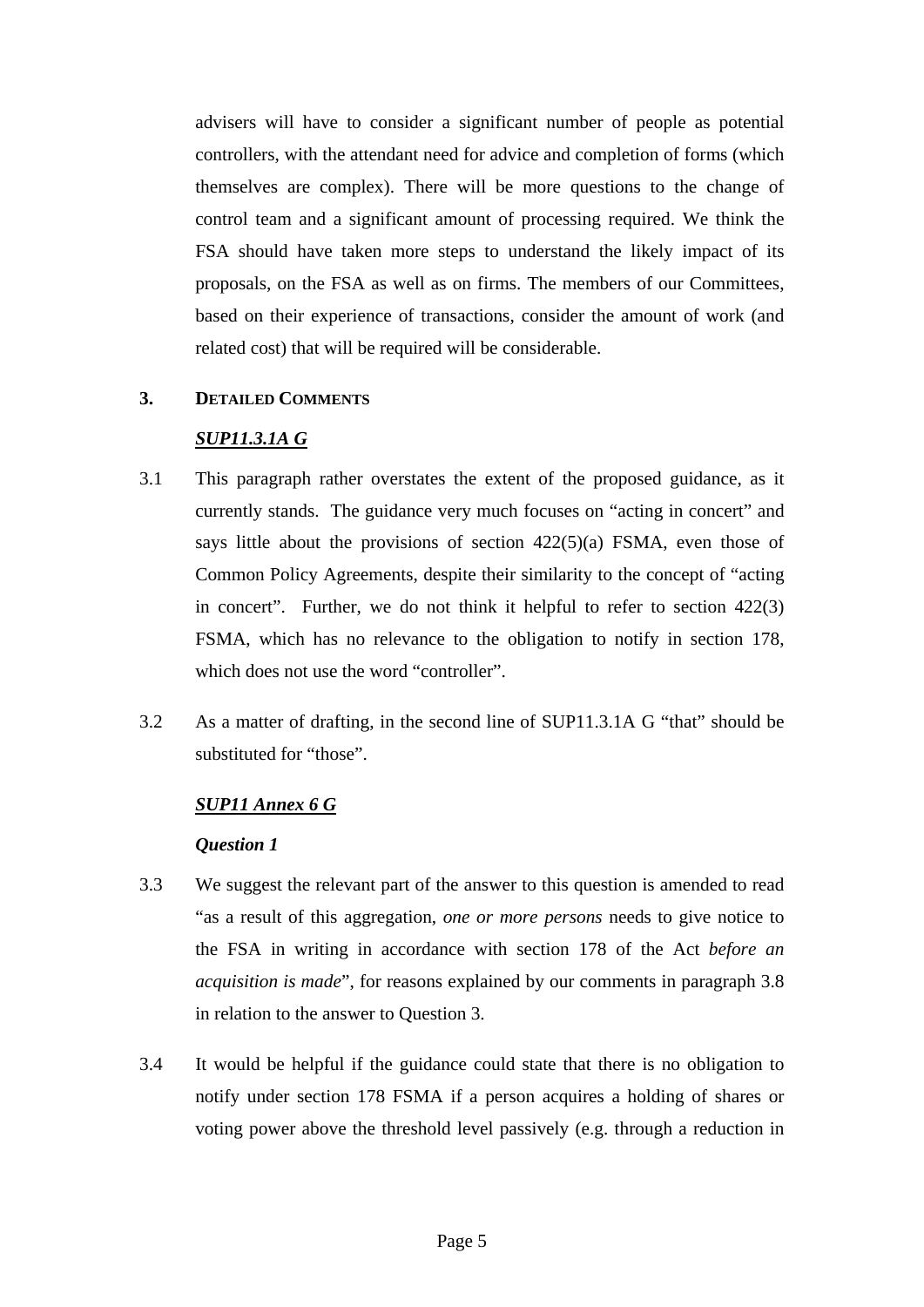share capital by the company) rather than by making a *decision* to acquire or increase control, since this is a change from the position prior to implementation of the Acquisitions Directive. This would be especially useful as paragraph 12 of the Guidelines suggests otherwise.

<span id="page-5-2"></span>3.5 The answer to Question 1 indicates, correctly, that the proposed guidance addresses the aggregation of shares or voting power in the context of determining whether a notification obligation arises under section 178 FSMA. However the guidance refers in a number of places to "controllers" in a way which is confusing and, in some respects, circular. The expression "controller" is not used in Part XII FSMA in the context of the obligation to notify<sup>[1](#page-5-0)</sup>. Moreover, it is possible for a person to become a controller without coming under an obligation to notify under section 178 FSMA, so a "controller" is not necessarily under an obligation to notify. It would be preferable for the guidance to use different terminology when referring to persons who come under an obligation to notify. This is commented on more specifically below in the context of relevant sections of the guidance.

## *Question 2*

3.6 It would be helpful if this answer made clear that where one has an acting in concert situation or a Common Policy Agreement, then all those with shares/voting power who are party to the relevant agreement are deemed to hold each other's shares/voting power but that, in all other situations under section 422(5)(a) FSMA, the deeming operates in one direction only. Further, it would be useful if the guidance could clarify that, where a subsidiary undertaking<sup>[2](#page-5-1)</sup> is a party to a concert party agreement, its parent undertaking is **not** deemed to hold the voting power the subsidiary is deemed to hold under the concert party agreement (this contrasts with the position where the subsidiary undertaking is party to a Common Policy Agreement).

<span id="page-5-0"></span><sup>&</sup>lt;sup>1</sup> The expression is used only in section 184(8), and even here its use is incorrect. See paragraph 0.

<span id="page-5-1"></span><sup>&</sup>lt;sup>2</sup> Note that, in the context of s.422, there is an over-implementation of the Acquisitions Directive in relation to the use of the expression "subsidiary undertaking", in that the definition of "subsidiary undertaking" in the FSMA is wider than required under the Acquisitions Directive, which is a maximum harmonisation directive. See paragraph 4.1.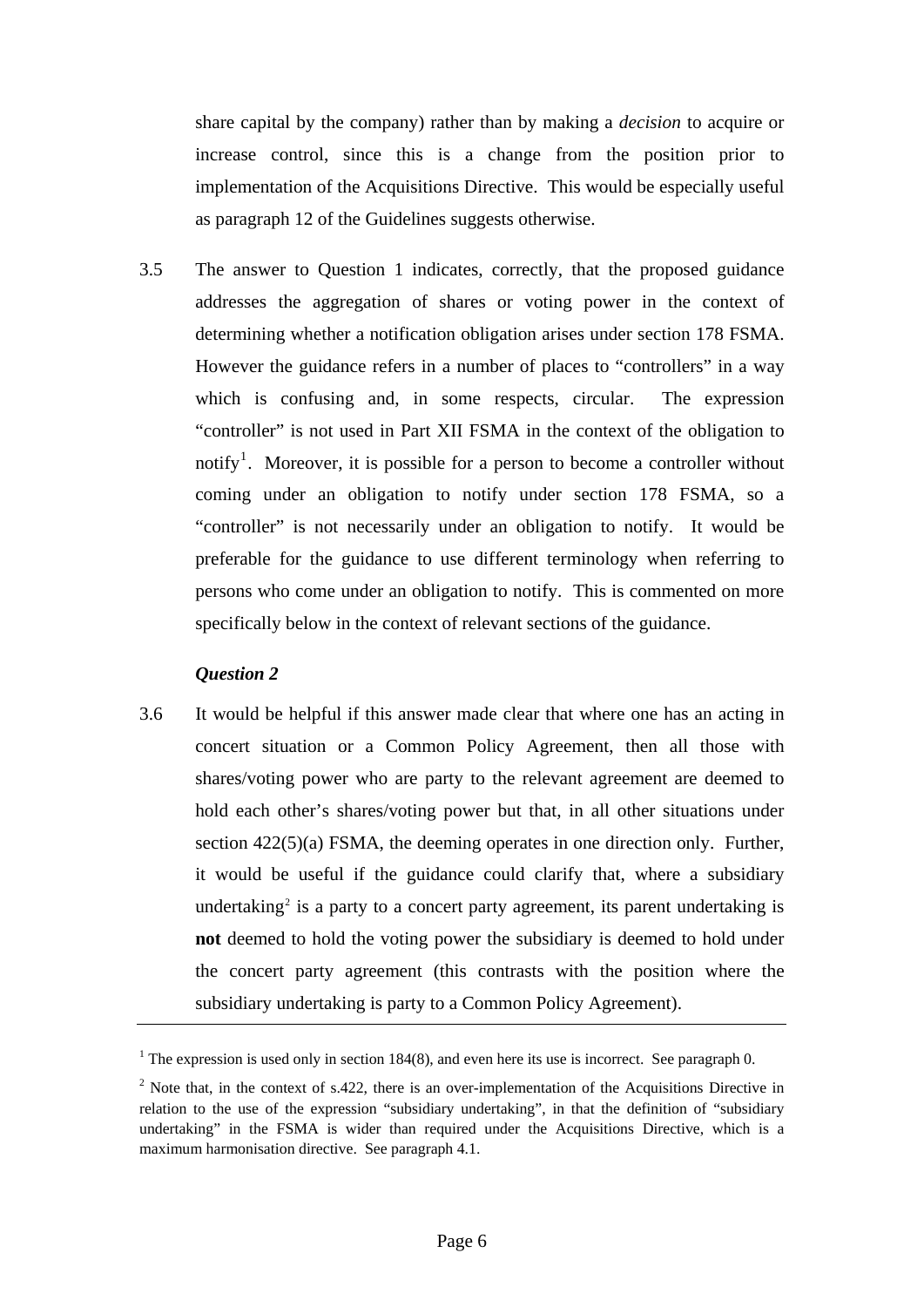3.7 It would also be helpful to make clear that it is only shares to which any agreement to act in concert or any matter falling within the deemed voting power provisions actually relates which need to be aggregated. A financial institution with a wide spread of businesses in one corporate entity might hold other shares which are not covered and which should not be deemed held by its concert party (or person with whom it has a Common Policy Agreement).

- 3.8 The first and last sentences of the answer to this question are accurate, but we do not think the remainder of the answer is helpful. First, as indicated in paragraph [3.1,](#page-4-0) section 422(3) FSMA is not relevant to section 178 FSMA. Second, we do not believe it is correct to say that the "something" is the "holding or acquiring of shares or voting power". For the reasons set out in paragraph [3.11](#page-7-1), an agreement should only be a "concert party agreement" if it contemplates an acquisition by one or all of the parties to it. Further, it is wrong to focus solely on the acquisition, rather than also on the ongoing purpose or object of the agreement. The "something" should be the acquisition of shares or voting power coupled with an agreement in relation to the ongoing exercise of rights relating to the shares or voting power held by the parties to the agreement (reflecting the approach in the first paragraph of the guidance in answer to Question 5). The expression "acting in concert" needs to be interpreted in context. In our view, other provisions of the underlying directives - for instance, the "qualifying holding" definition which refers to the ability to "exercise a significant influence over the management of [a firm]" - provide pointers to the aim or objective a concert party agreement needs to have.
- 3.9 Section 178 FSMA requires a notification to be made before a person decides to acquire (or increase) their shareholding or voting power to or over a requisite threshold, because the regulator needs to approve the person before the person acquires control or increases their level of control. However, the assessment of whether that person is under an obligation to notify must be by reference to the expected position upon completion of the relevant acquisition,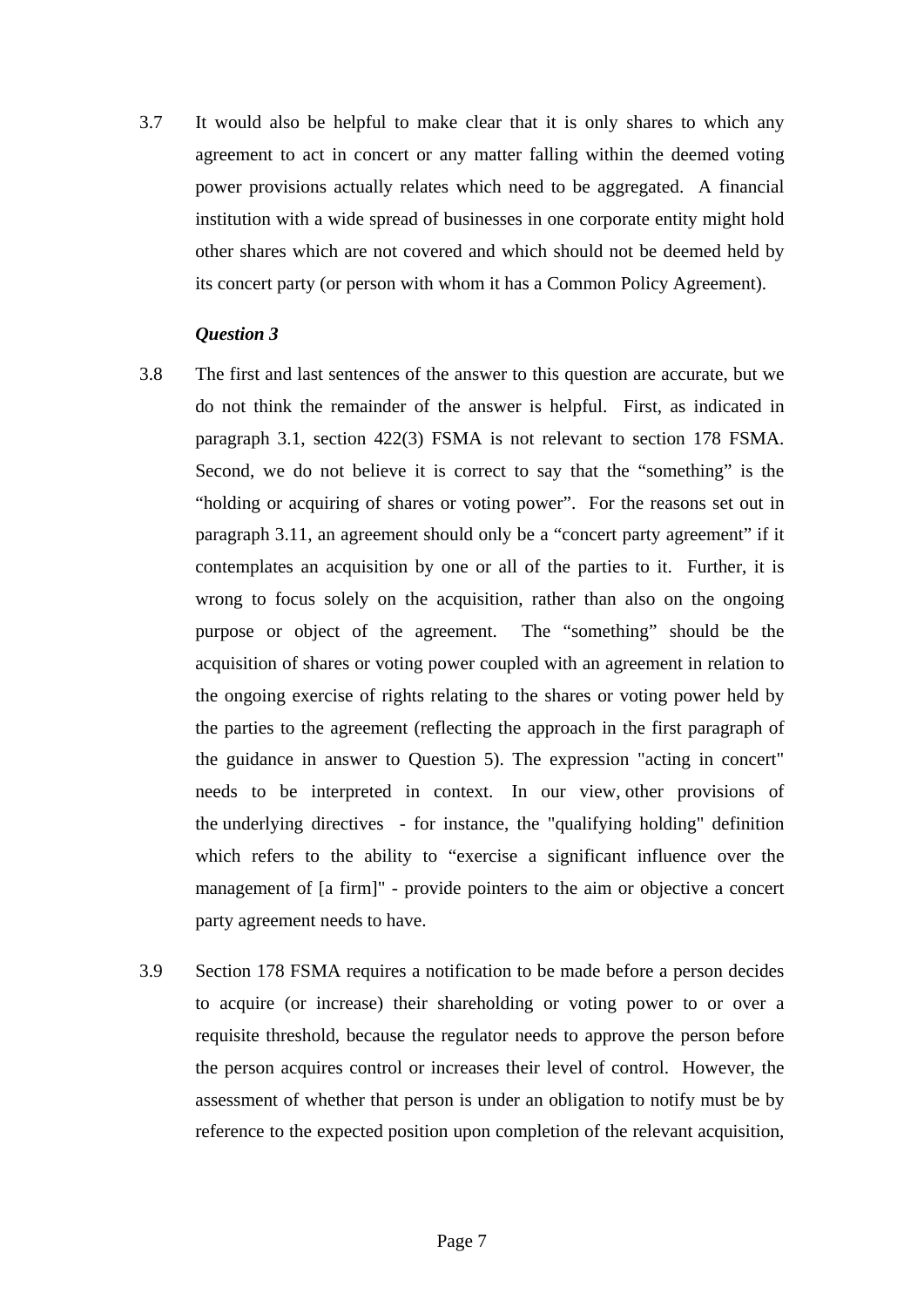rather than at the time that the obligation to make the notification arises. In other words, persons can co-operate to implement an acquisition of shares or voting power but if, following the acquisition, there will not be any agreement between them relating to the ongoing exercise of their voting power or rights attaching to their shares, those persons are not, for the purposes of section 178 FSMA, "acting in concert" to obtain control (or, in the words of the underlying directives, to acquire or increase a qualifying holding). It cannot be assumed that persons who come together to effect an acquisition will continue to act together post-acquisition (contrast the answer to Question 14).

<span id="page-7-0"></span>3.10 This interpretation is consistent with the purpose of the legislation. The controller regime is designed to permit regulatory authorities to scrutinise the fitness and properness of persons who will exercise a certain level of control or influence over a regulated firm. A 10 per cent. shareholding, or control of 10 per cent. of the voting power, is treated as the threshold at which a person can exercise such control<sup>[3](#page-7-2)</sup>. The "acting in concert" definition is to ensure that shares and/or voting power acquired by different persons, but under an agreement which obliges those persons to act together in relation to the their shares or voting power (such that they are, in effect, like a single holding), are aggregated. This prevents persons who in fact have control over a 10 per cent. or larger block from avoiding the requirement to be approved by the relevant regulatory authority because each person individually acquires less than the 10 per cent. threshold.

## *Question 4*

<span id="page-7-1"></span>3.11 We do not agree with this answer. In our view, there is no "acting in concert" unless there is an acquisition in prospect and that acquisition is contemplated by the agreement between the parties. The Acquisitions Directive (using the amendments to the Markets in Financial Instruments Directive as an example), states that (emphasis added):

<span id="page-7-2"></span> $3$  Although it is noted that a lower level of shareholding or voting power could still result in a person being a controller if that holding or voting power permits the holder to exercise a significant influence over the management of the regulated firm.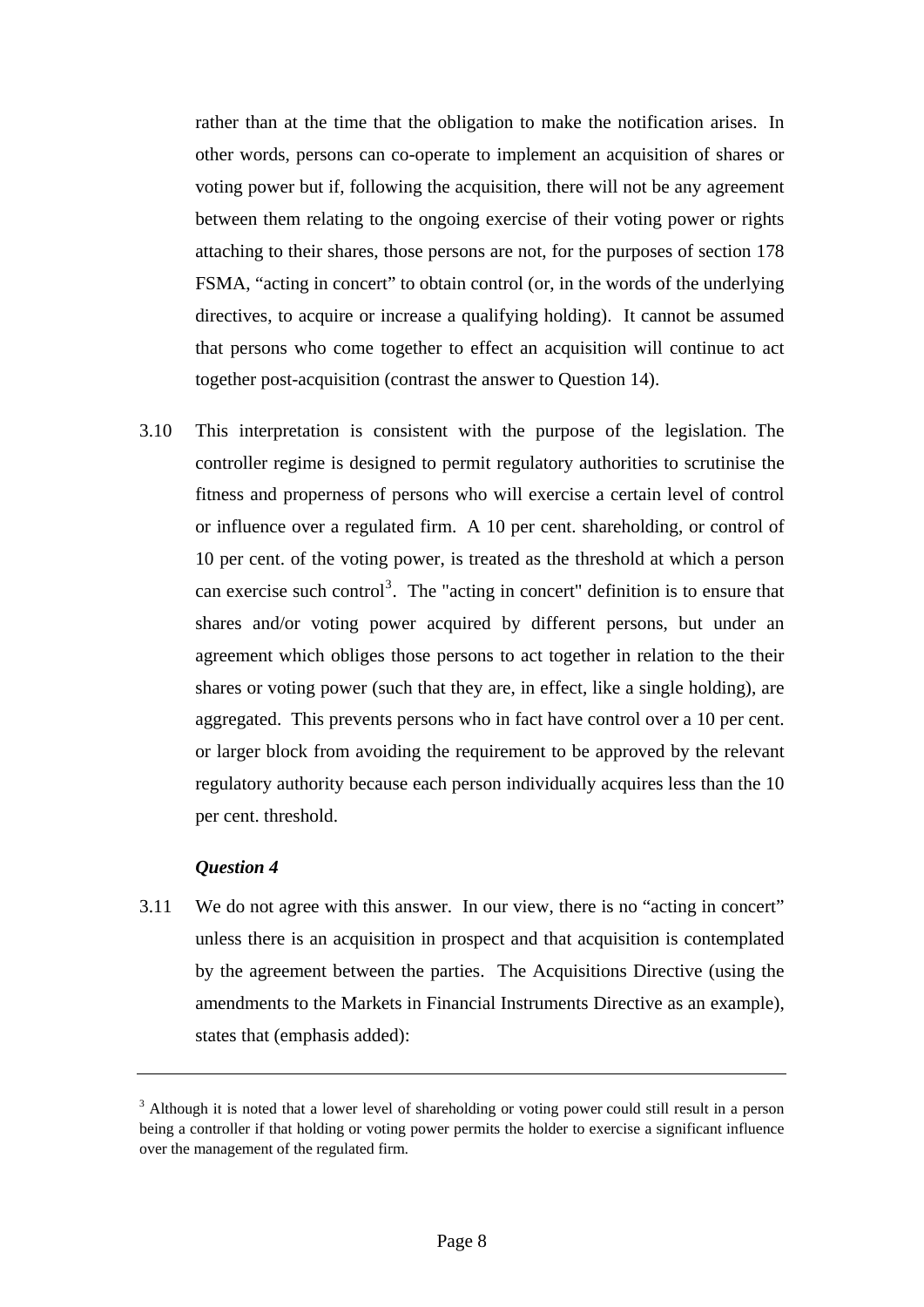"*Member States shall require any natural or legal person or such persons acting in concert (hereinafter referred to as the proposed acquirer), who have taken a decision either to acquire, directly or indirectly, a qualifying holding in an investment firm or to further increase, directly or indirectly, such a qualifying holding in an investment firm......*"

 It is also clear from section 178 FSMA, which talks in sub-section (1) of a person deciding to "acquire or increase control": the "acting in concert" concept in sub-section (2) only applies "for the purposes of calculations relating to  $[sub\text{-section (1)}]$ ". The "acting in concert" provisions in section 422(3) FSMA are not relevant to the main operating provisions of Part XII, as the legislation does not, in these provisions use the expression "controller" defined in section  $422^4$  $422^4$ .

The Guidelines provide (so far as relevant and emphasis added):

*"In the particular context of Directive 2007/44/EC, persons are 'acting in concert' when each of them decides to exercise his rights linked to the shares he acquires in accordance with an explicit or implicit agreement made between them".* 

 In other words, where existing holders of shares or voting power come together in relation to a financial services firm, but their agreement falls short of a Common Policy Agreement, it is not relevant to section 178 FSMA unless that agreement contemplates that one or more of them will acquire shares or voting power in that firm and one or more them in fact does so pursuant to that agreement<sup>[5](#page-8-1)</sup>. This is consistent with the approach the Takeover Panel takes to acting in concert (see Practice Statement no 26) and also with section 824 Companies Act 200[6](#page-8-2)<sup>6</sup>.

3.12 As a matter of law, the "acting in concert" concept must be interpreted and applied in a manner consistent with the Acquisitions Directive. The directive is a maximum harmonisation directive and, accordingly, it is not open to the

<span id="page-8-0"></span><sup>4</sup> See paragraph 3.5

<span id="page-8-1"></span> $<sup>5</sup>$  As the final sentence of the answer to Question 4 acknowledges, a person cannot be a concert party</sup> unless they hold shares or voting rights in a relevant entity (or will do so on implementation of the relevant agreement).

<span id="page-8-2"></span><sup>6</sup> Formerly section 204 Companies Act 1985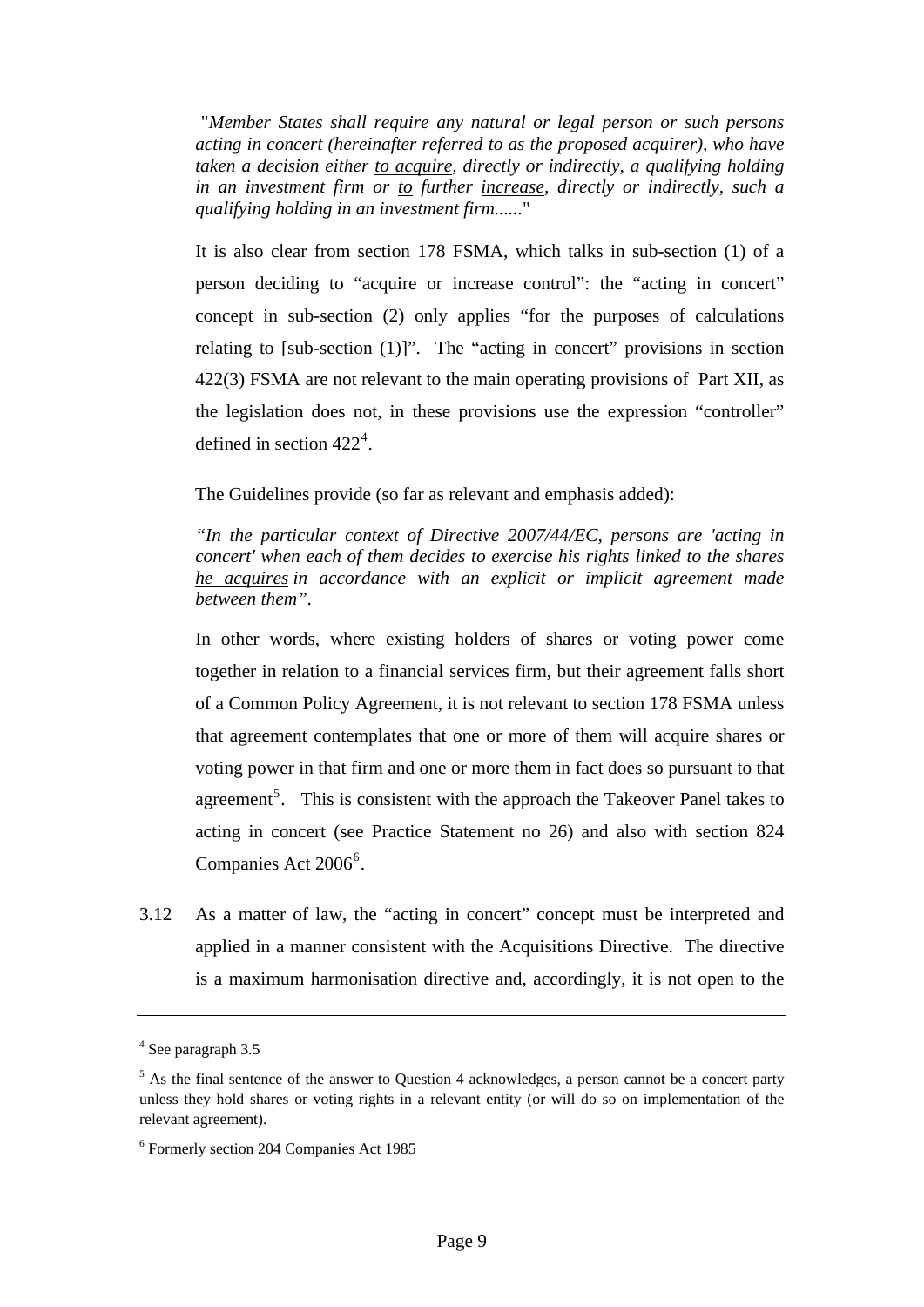FSA (or the UK courts) to apply the wider interpretation reflected in the answer to Question 4. Moreover, this wider interpretation is seemingly at odds with the approach adopted in other EU member states (as indicated in paragraph [2.3](#page-3-0) above).

- 3.13 Interpretation in line with the Acquisitions Directive is much more helpful from the point of view of shareholder engagement with companies and the responsibilities of institutional investors, than that advanced in the proposed guidance. See also our further comments on Question 5 in paragraph [3.18](#page-10-0).
- 3.14 Further, if the interpretation that "acting in concert" applies even where existing shareholders come together without contemplating an acquisition were to be correct, section 422(5)(a) FSMA would be redundant, as it would be encompassed by "acting in concert".
- 3.15 The answer to Question 4 refers to the aggregation provisions relating to the prudential regulation of controllers, as defined in section 422 FSMA. As indicated in paragraph [3.5](#page-5-2), in the context of the proposed guidance reference to controllers is confusing. It would be preferable for the reference to be to persons who decide to acquire or increase control.

- <span id="page-9-0"></span>3.16 As indicated above, we are strongly of the view that an agreement should have three key elements if the parties to it are to be treated as "acting in concert" for the purposes of Part XII FSMA:
	- (a) the contemplated acquisition of shares or voting power;
	- (b) the imposition of restrictions on the parties to the agreement in relation to the exercise generally (rather than on specific issues) of the voting power, or the rights attaching to shares, held by them; and
	- (c) an ongoing or durable nature.
- 3.17 We regard the answer to Question 5 as being helpful on the second two of these key elements; that is, the need for an ongoing agreement between parties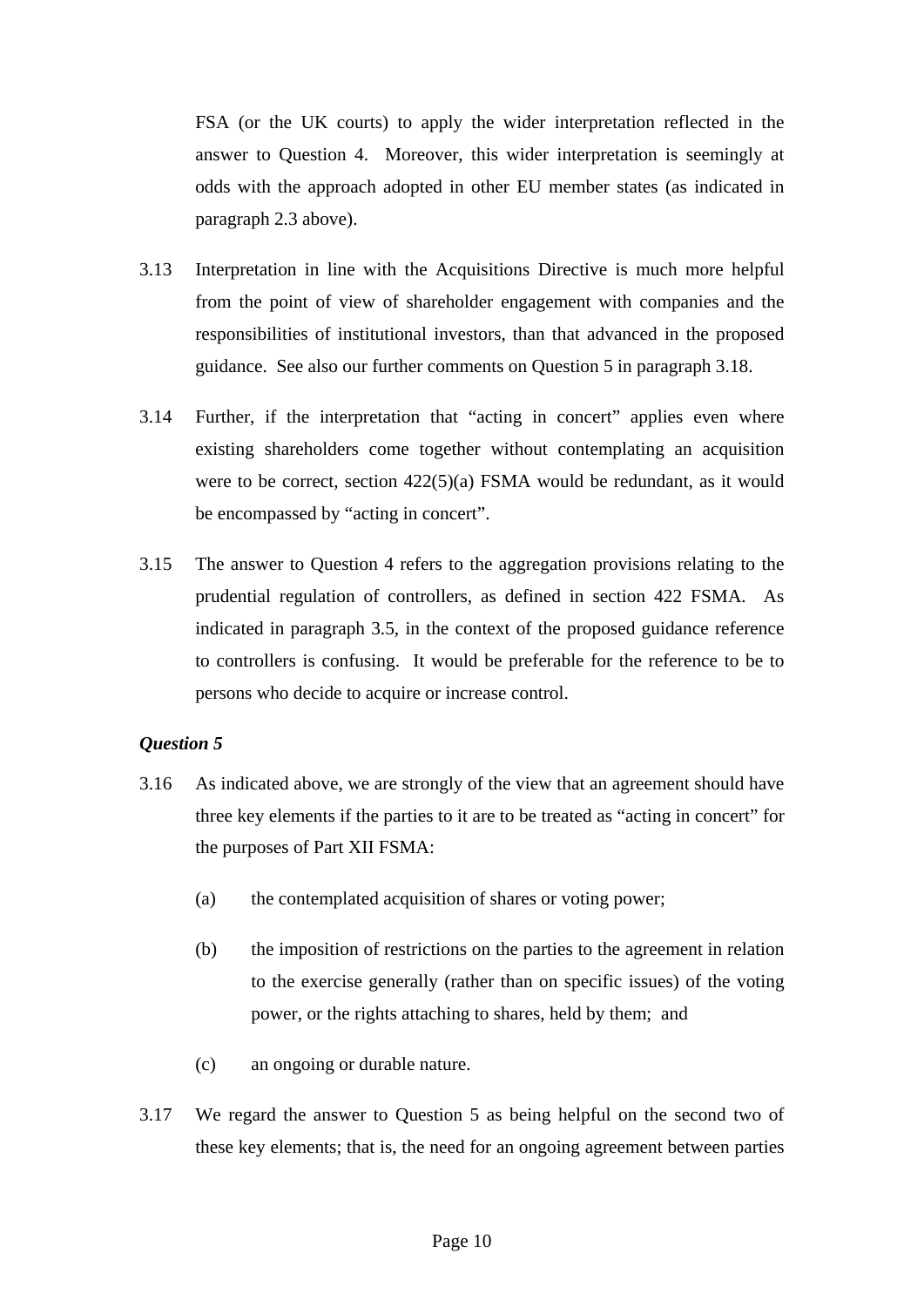in relation to the exercise of their rights following an acquisition if they are to be treated as "acting in concert". However, as regards the question and the first paragraph, references to "holding" shares or voting power need to be deleted, for the reasons given in relation to the answer to Question 4.

- <span id="page-10-0"></span>3.18 The second paragraph is clearly designed to address concerns raised by institutional shareholders about their responsibilities and joint engagement with investee companies, which were not fully allayed by Sally Dewar's letter of 19 August 2009 to the ABI. We agree with the views expressed in this paragraph, which indicate that a concert party agreement needs to have an element of durability. It might make more sense to move the last sentence into Question 11, rather than dealing with the same point in two separate places.
- 3.19 We assume that the answer to Question 5 holds good even in circumstances where the shareholders who engage in the concerted exercise of voting power agree to acquire shares or voting power in order to vote on a specific issue. It would be helpful to make this clear in the guidance.
- 3.20 It would also be helpful if the guidance could state that parties entering into irrevocable undertakings to vote on resolutions at a specific shareholder meeting would not be treated as acting in concert. This is consistent with the approach indicated in the answer to Question 5 but we consider would be worth mentioning given the difficulties with such undertakings which arose under Part XII prior to implementation of the Acquisitions Directive.

## *Question 6*

3.21 We would be interested to know what the "wider issues" referred to in the second sentence of this answer are, bearing in mind that the Acquisitions Directive is a maximum harmonisation directive, although we accept that the Guidance does not expressly address Common Policy Agreements. We do not really understand what the third and later sentences are intended to convey. In particular, we would not agree that all rights linked to shares are rights which, if the subject of an agreement between shareholders relating to their exercise, would result in the parties "acting in concert" for the purposes of Part XII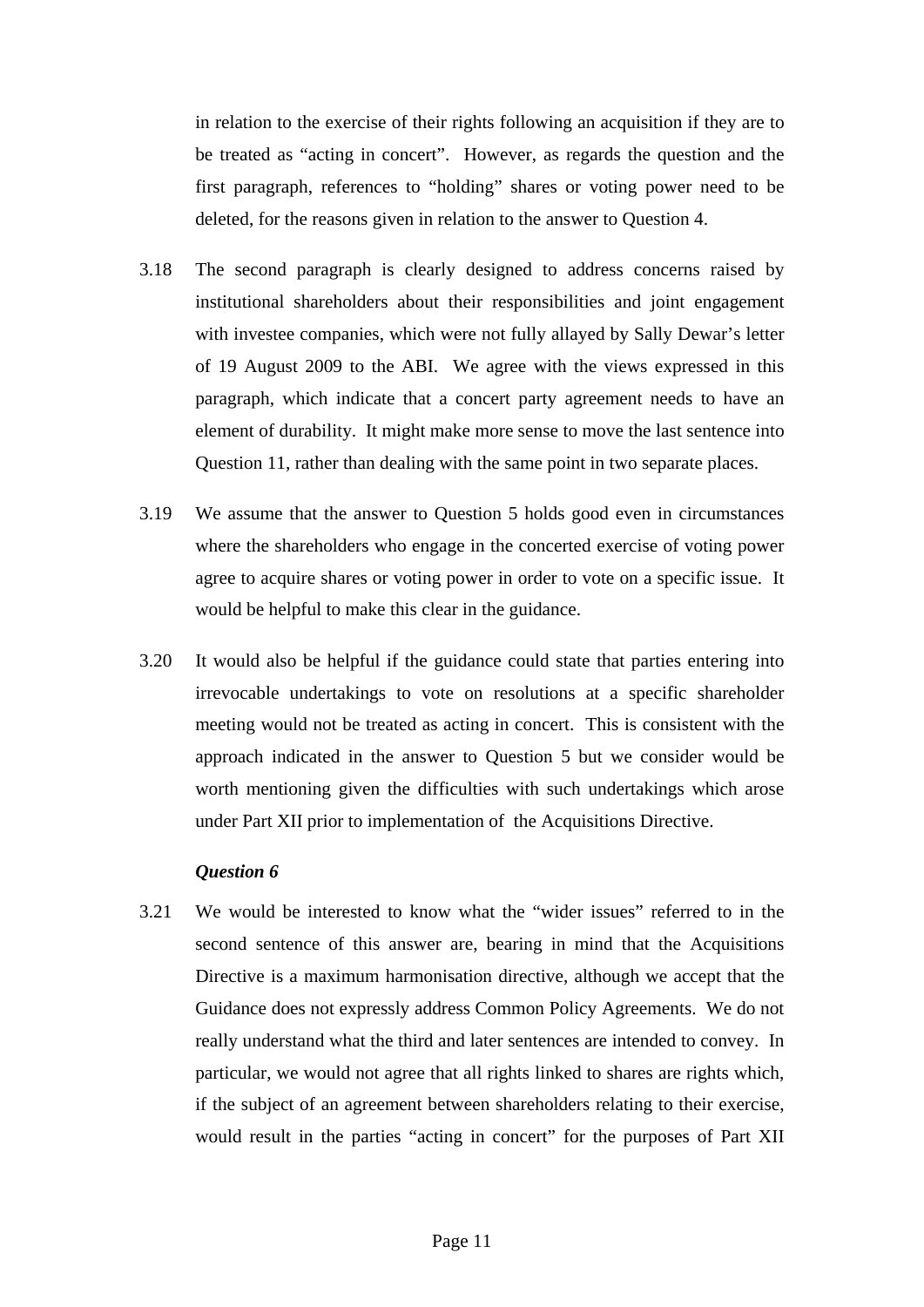FSMA. For instance, conversion rights attaching to shares which would, on exercise, covert the shares into another class of share, we would not see as being rights which, if the subject matter of an agreement, would constitute that agreement as a concert party agreement.

# *Question 7*

- 3.22 We suggest it may be preferable to use different examples here. First, a Common Policy Agreement is different from all the other provisions of section  $422(5)$ (a) FSMA in that it is not a unilateral deeming provision: it operates in both directions. Second, we do not believe that voting power held by virtue of a "temporary transfer for consideration" is familiar in UK markets and it would be better to use a more comprehensible example.
- <span id="page-11-0"></span>3.23 We also suggest that it would be helpful for the guidance to incorporate the guidance given in DTR5.2.2G and relevant guidance elsewhere in the DTRs so that this is applicable also to Part XII FSMA. For instance, DTR5.8.5G helpfully provides that "a proxy which confers only minor and residual discretions (such as to vote on an adjournment) will not result in the proxy holder (or shareholder) having a notification obligation".
- 3.24 Further, it might also be useful for the guidance to say that the Level 2 measures which apply under the Transparency Directive are a sufficient, but not a necessary, condition to the application of exemptions/provisions in Part XII derived from that directive and also to explain how it considers that Part XII applies in relation to outright transfer collateral and securities borrowing/lending (things which were thought sufficiently difficult in relation to the Transparency Directive to be expressly addressed in DTR5).

# *Question 8*

3.25 We think this answer needs to be slightly more expansive. It needs to note the limitations to the deeming provision: certain kinds of interest held by a subsidiary are **not** deemed to be those of its parent under section  $422(5)(a)(v)$ FSMA, including importantly, the interests held by a UCITS manager or an asset manager (see section 184(7) and (9) and DTR5.2.2G). Further, we are of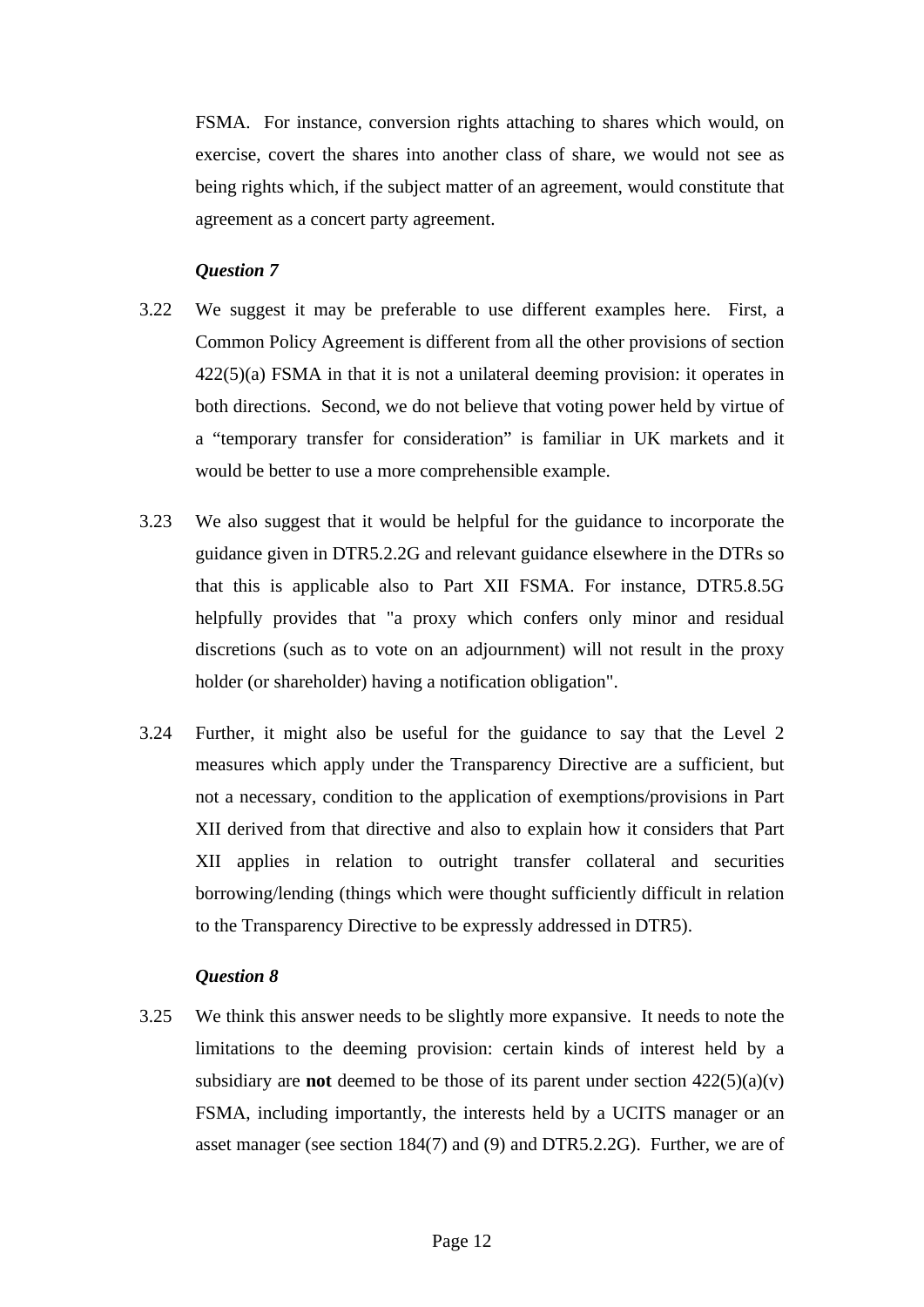the view that interests a subsidiary is taken to hold because it is acting in concert, are not deemed to be interests of its parent under section  $422(5)(a)(v)$ . It would be helpful for this point to be dealt with in the guidance.

- 3.26 For the reasons indicated in paragraph [3.5](#page-5-2), we think that it would be helpful, in the context of the issues being addressed by the proposed guidance for Question 8, and the answer, to address the circumstances in which a subsidiary's acquisition of 10% of the voting power in a firm will put the parent, H, under a notification obligation under section 178, rather than referring to the subsidiary's 10% holding making H a controller.
- 3.27 It would also be useful for the guidance to make clear that, in order for the parent, H, to come under a notification obligation, it would need to participate in the subsidiary's decision to acquire the relevant holding and to distinguish a situation in which the parent has no involvement in the decision and is entirely passive in the process, in which case the parent would not come under the section 178 notification obligation. This may, for example, occur if the subsidiary is a remote, indirect subsidiary or if the decision by the subsidiary to acquire is made behind an information barrier and the parent has not been taken over the information barrier in relation to that decision.

## *Question 9*

3.28 This seems a slightly pointless question, given the lack of detail, and could be swept up into the answer to question 7. The expression "managed funds" should be avoided and "assets under management" used instead.

## *Question 10*

3.29 This seems to be a rather badly phrased question. First "new" is open to two interpretations - "shares they do not already own" or "unissued"<sup>[7](#page-12-0)</sup>. To the extent this answer suggests that there is no need for an acquisition of shares or voting power not already owned, as explained in relation to Question 4, we strongly disagree with this view in so far as it relates to the "acting in concert"

<span id="page-12-0"></span> $7$  Under section 422, shares need to be allotted to be caught.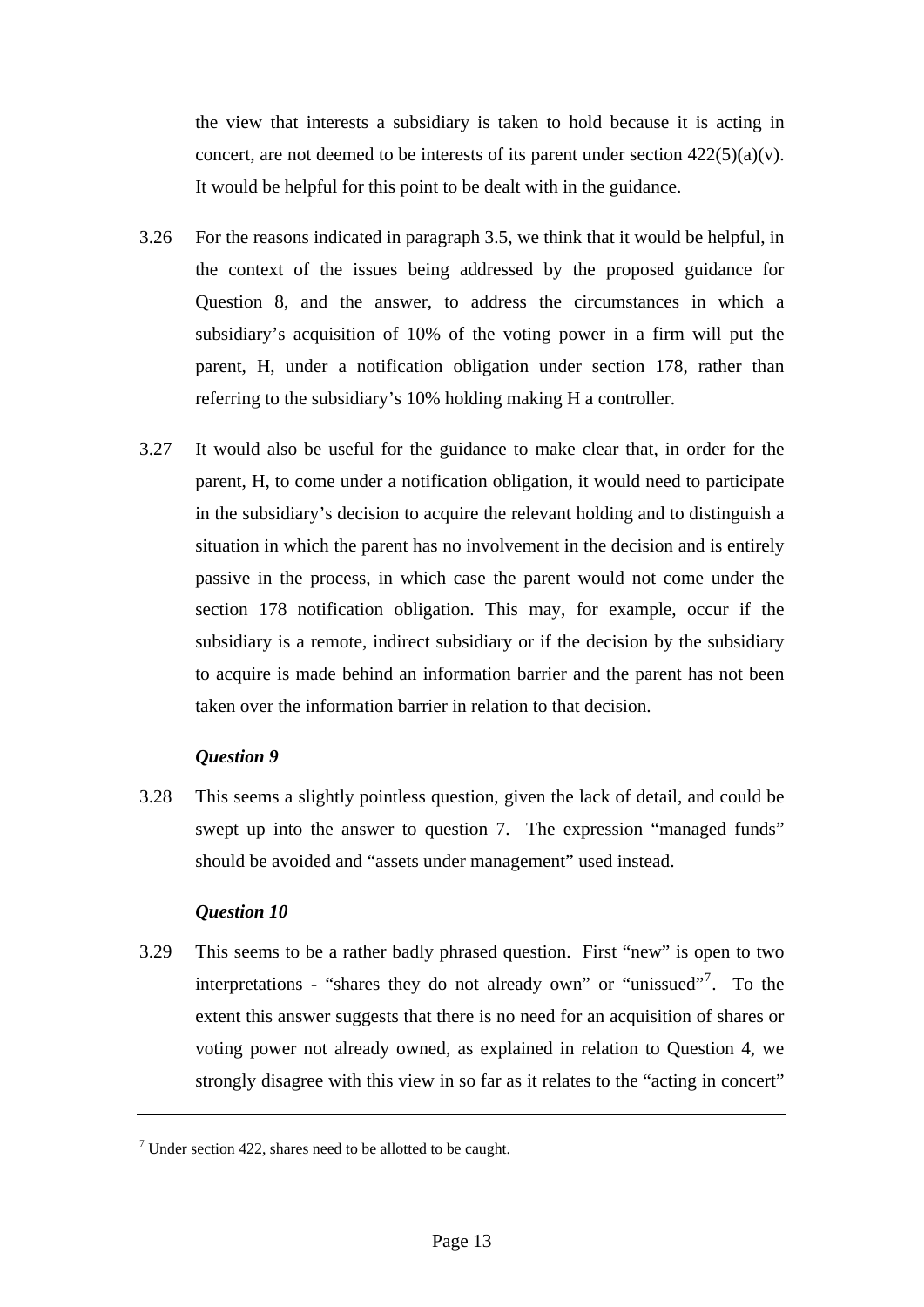provisions. Second, the answer could helpfully say that an agreement which is conditional upon FSA consent does not breach section 178 ("binding" is not a helpful word to use, as the agreement likely will be binding at this stage, albeit conditional). Although this point is also addressed in the answer to Question 15, that answer equally does not address the point in a helpful way. It might also be worth the guidance saying something here (or in the answer to Question 15) about the need to consider undertakings put in place between exchange and completion, to ensure that a potential acquirer does not come under a separate notification obligation as a result of such undertakings.

## *Question 11*

3.30 Part of this answer suggests that the acting in concert provisions do not require an acquisition. We disagree with this, as explained in relation to the answer to Question 4 above. Also, we consider that the second sentence is a truism, not helpful to the point being made and should be deleted.

- <span id="page-13-0"></span>3.31 We agree with this answer. We consider that it would also be helpful to make clear that an agreement between shareholders in a financial services firm giving certain shareholders veto rights over key decisions - which are common arrangements in shareholder agreements and joint venture agreements - would, similarly, in the absence of an agreement as to how shares would be voted on particular issues, not constitute a "concert party agreement" or a Common Policy Agreement triggering a requirement for the shareholders with the benefit of the veto rights to notify.
- 3.32 Also, shareholder and joint venture agreements typically contain provisions requiring the shareholders who are party to them to exercise all powers available to them, including the exercise of voting rights at shareholder meetings, to ensure that the agreement is complied with but we do not see that this, in itself, would make the agreement a "concert party agreement" or a Common Policy Agreement. It would seem to be rather akin to the situation addressed in DTR5.8.5G referred to in paragraph [3.23](#page-11-0) above.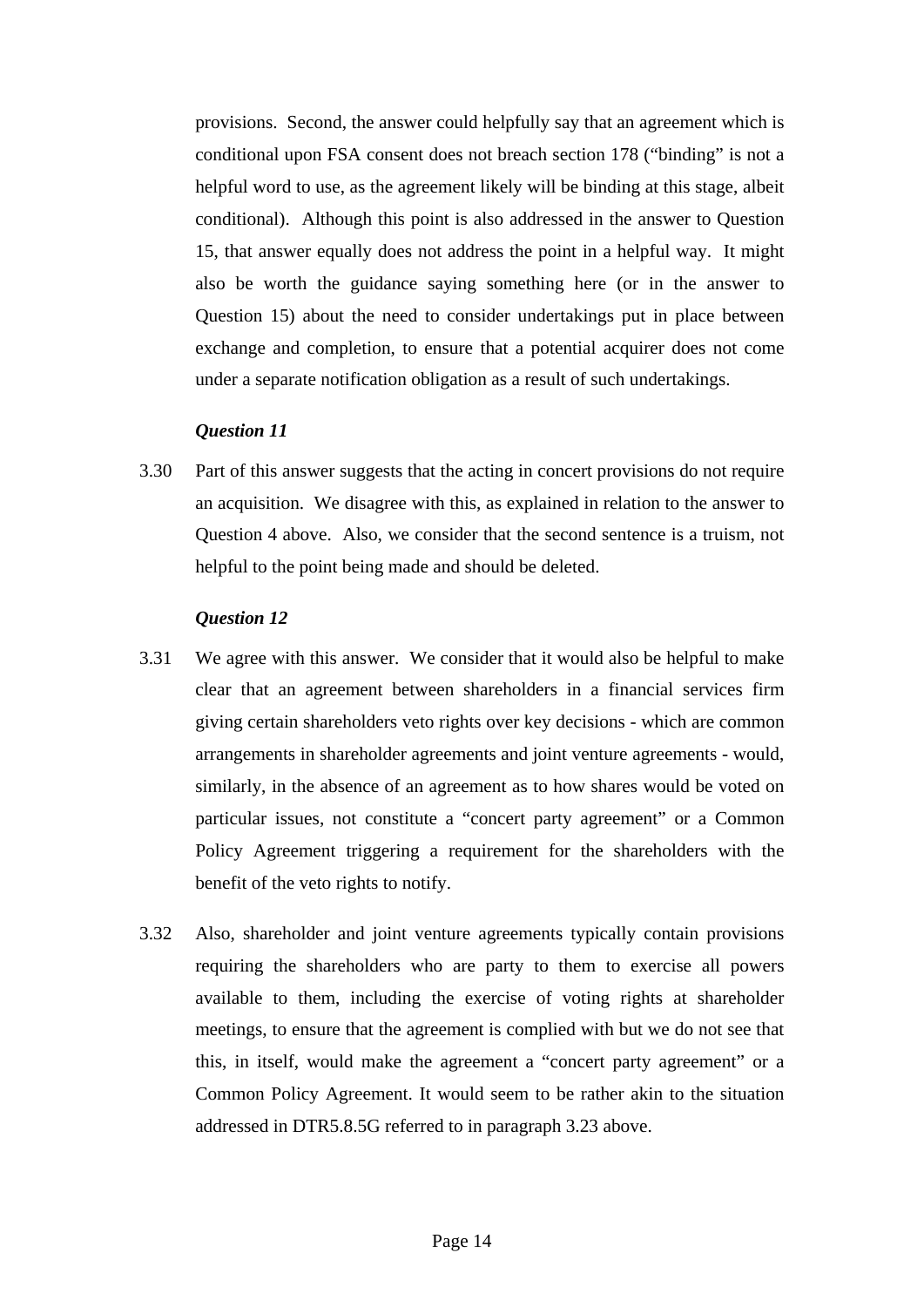- 3.33 The FSA may wish to consider whether the guidance should address in the answer to Question 12 the alternative test of "able to exercise a significant influence over the management of [a financial services firm]" since it is possible to envisage circumstances where this might come into play in the situation discussed in the answer.
- 3.34 As a drafting matter, we think that, in the Question, "specific" should be substituted for "future".

## *Question 13*

- 3.35 The first paragraph of this answer is not particularly helpful. We think what it is trying to say is that this kind of arrangement may be relevant because of section 178(2) FSMA (i.e. in our view, in the context of an agreement which contemplates acquisitions) or because of section 422(5)(a) FSMA.
- 3.36 Although we do not necessarily disagree with the analysis in relation to 'passive shareholder agreements' it seems to us to be an unusual and rather unrealistic example. It seems very peculiar to suggest that the passive shareholder (A) is acting in concert with the active shareholder (B) and that therefore A should be regarded as having the right to exercise B's votes. In the example given, assuming all shareholders (other than A) chose to exercise their votes, B would cast 27.2% of the votes cast so it also seems strange to suggest B should be regarded as exercising 33% of the voting rights. We think it would be better to use a more realistic example.
- 3.37 A fund manager might agree with its client that it would not exercise the votes on the client's shares managed by it, but this simply leaves the voting power with the client.

#### *Question 14*

3.38 For the reasons indicated in paragraph [3.5](#page-5-2), in the context of the purpose of the guidance, the reference to the definition of 'controller' in the Question is not helpful as it is not relevant to the issue of whether a notification obligation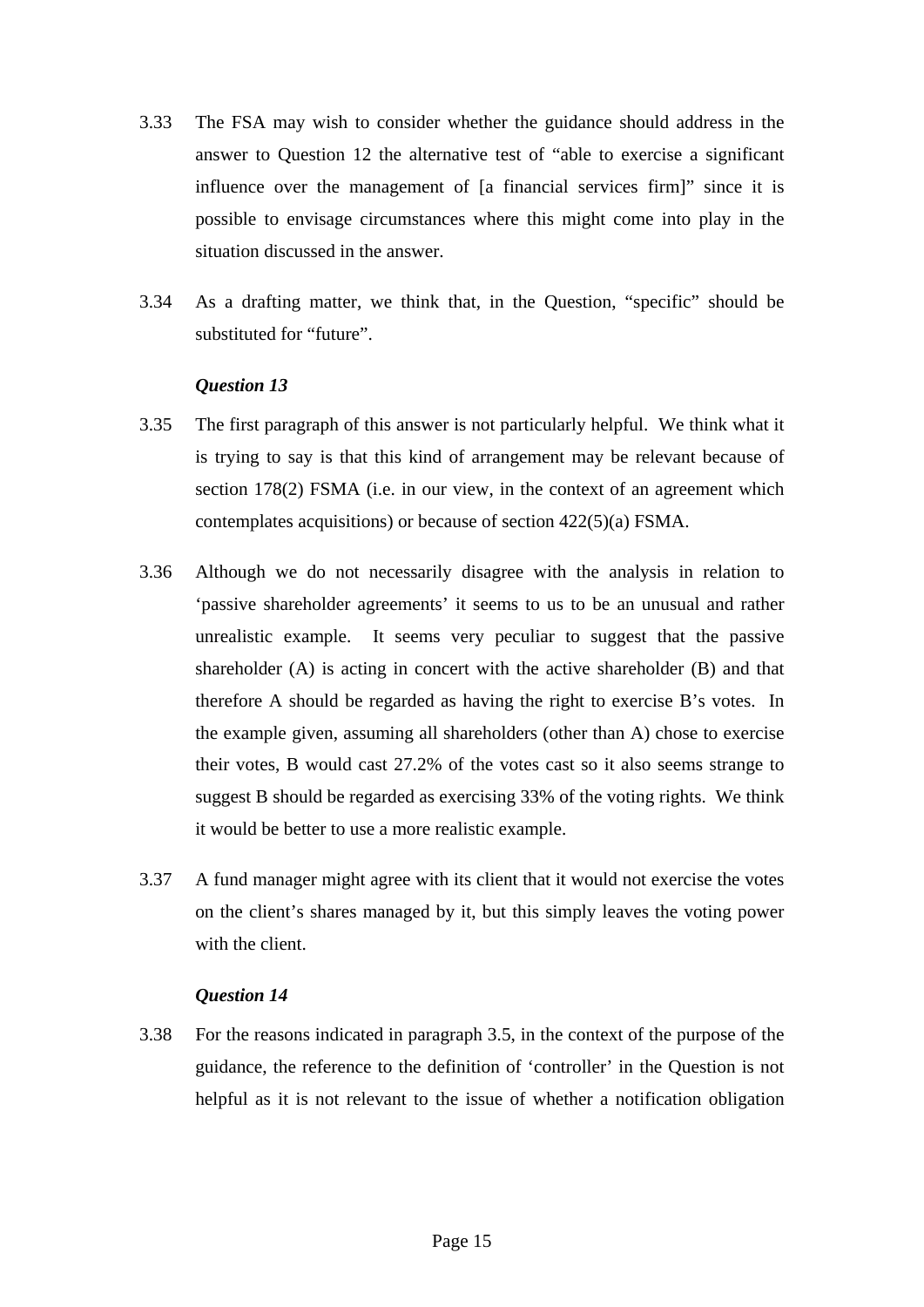under section 178 arises. It would be preferable for the reference to be to their combined shareholding meeting the threshold for control in section 181(2).

- 3.39 Although the first sentence correctly draws a distinction between purchasers who are simply parties to the same agreement and those who are purchasing with a view to continued co-operation once the purchase is completed, the FSA's presumption and many of the factors cited in the main part of the answer look at the wrong thing, namely the process of acquisition and not what the position will be following completion. The correct question is whether the purchasers have an agreement in relation to the ongoing exercise, following completion, of rights relating to the shares or voting power held by them in the target financial services firm (or its parent undertaking) and not whether they have come together to make that acquisition possible. The focus of the FSA's attention should be any shareholders' agreement or, if none, any provisions of the sale and purchase agreement which are equivalent to a shareholders' agreement or which go to the shareholders' relations with each other in relation to the target firm *following* completion, rather than the mechanics and circumstances which surround the sale and purchase itself. We do not believe it is reasonable for the FSA to suggest that simply because there is more than one purchaser who is a party to the same agreement, this gives rise to a presumption of concertedness for the purposes of Part XII.
- 3.40 Assume, for example, a vendor wishes to sell a financial services firm. He is unable to find a single buyer, but management identify several institutional investors, who are prepared to take 25% each. The vendor insists on a condition that the sale will not complete unless each purchaser performs its obligations (as he does not wish to retain any shares) and also on the inclusion of a provision that if there is to be any action against him under the warranties, it must be taken by all of them together. Each purchaser's liability is several, but the terms of the purchase are the same for each as each is buying the same sized stake and a single firm is acting for them. None of the purchasers wants to see shares being transferred to a competitor and/or the management team want control over the identity of the shareholders so there is a tight restriction in the acquisition agreement (or the target company's articles) on whom a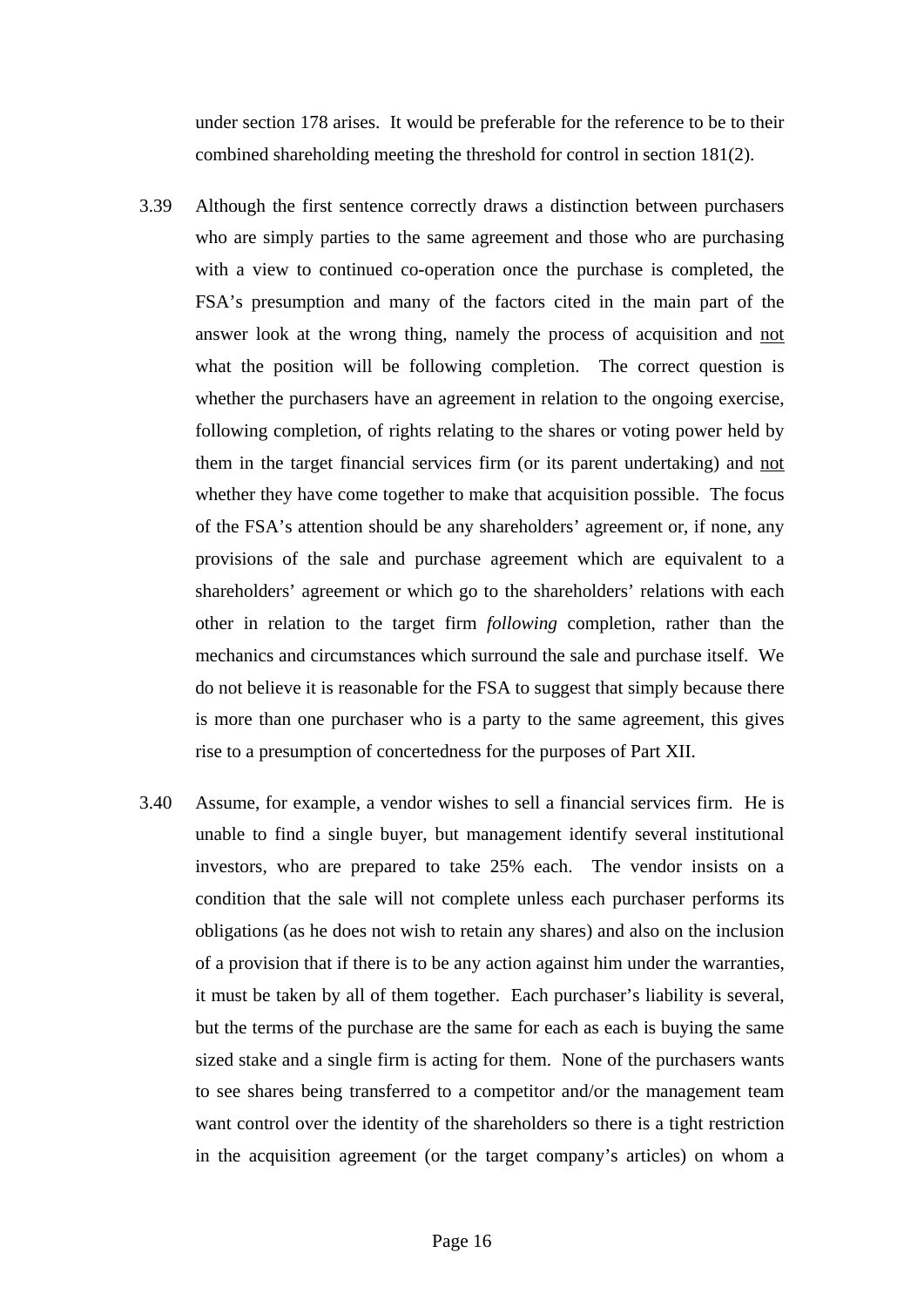shareholder may transfer to, without following a pre-emption process. Each of the purchasers remains entirely free to exercise its voting rights as it pleases and (subject to the pre-emption rights and transfer restrictions) to sell as and when it pleases. We would suggest that the purchasers should **not** be treated as acting in concert with each other, but an examination of this situation against the answer to Question 14 might well suggest otherwise.

- 3.41 Any transaction involving the sale of a financial services firm is as likely to involve several purchasers as it is a single purchaser. This is particularly so where there is a management buy-out or other transaction financed by private equity and/or other similar investors. Members of management and nonexecutive directors may also acquire shares. It is virtually unheard of in modern commercial transactions for there to be anything other than a single share purchase agreement where there are a number of purchasers; this is for any number of reasons including efficiency and clarity. A presumption that parties acquiring shares under a share purchase agreement are acting in concert does not reflect the likely situation, it creates the odd situation that the less likely situation is presumed to exist, which is counter intuitive. The factors listed in the proposed guidance as relevant for a rebuttal of the presumption would not be present in many transactions where in our view the parties would not be acting in concert.
- 3.42 We agree that factors such as whether or not the purchasers agree, following completion of the acquisition, to act together in appointing directors or in any other way are relevant to the question of whether or not they are acting in concert. However, we view transfer restrictions (see  $(v)$ ) in the answer) in the same way the FSA views as pre-emption rights. The self-serving provision referred to in (vi) is one which should not significantly influence the FSA either way. The key issue, in our view, in determining whether purchasers who are party to a share purchase agreement are to be treated as acting in concert is whether the agreement has the critical elements referred to in paragraph [3.16.](#page-9-0)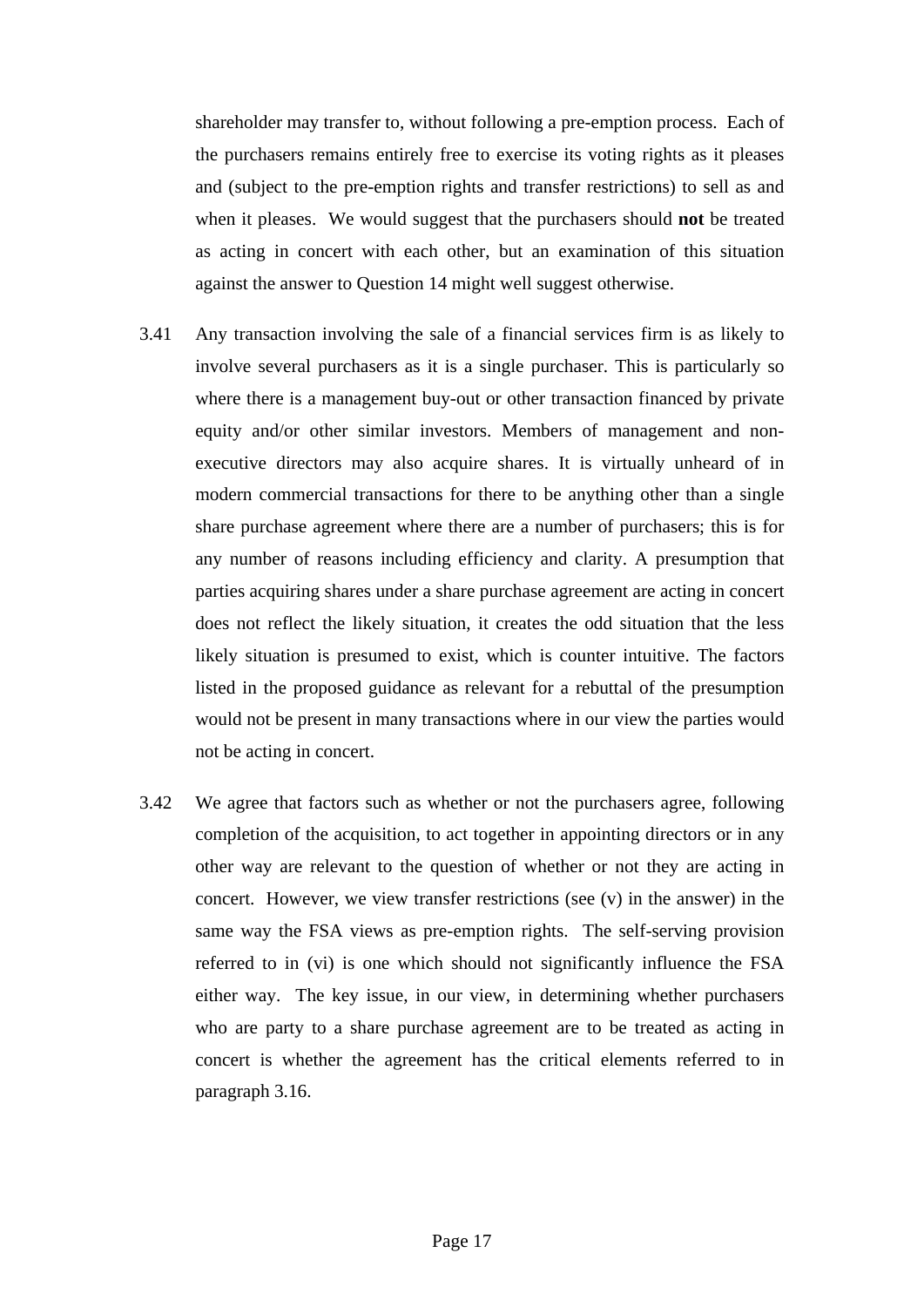- 3.43 We agree with the final paragraph of the answer, although it implies too much significance for the question of whether persons are party to the same agreement. Further, it may mislead people as regards the availability of the exemption in section 184(6) FSMA, unless this exemption is at least crossreferred to.
- 3.44 More generally, we do not think that the mere existence of a shareholders' agreement, as is common in a private equity transaction, is of itself sufficient to establish that the shareholders are acting in concert. As noted in paragraph [3.31,](#page-13-0) such agreements commonly include provisions whereby the consent of a certain percentage or class of shareholder is required to certain acts of the company which are out of the ordinary course of business and the like, but there is no agreement between the shareholders as to how they will exercise their votes in any such matter. The agreement simply regulates the conduct of the company and makes it accountable to shareholders in certain particular respects. We are therefore firmly of the view that the provisions of a shareholders' agreement have to be examined on an individual basis, to determine if, under it, the shareholders are acting in concert, or whether they simply have common rights which they are free to exercise or not as they see fit. Where shareholders are independent of each other, act at arm's length, do not have a common voting policy and are able to vote independently of each other, we see no reason why the type of agreements that are commonly in use would give rise to an acting in concert situation. The existence of a shareholders agreement is not sufficient to establish **or raise a presumption**  that shareholders are acting in concert. The term has no specific meaning that gives rise to any implication that all such agreements automatically contain provisions which mean that the shareholders are acting in concert. Each agreement will have to be considered in the light of facts including the existence, nature and extent of any rights and obligations between shareholders.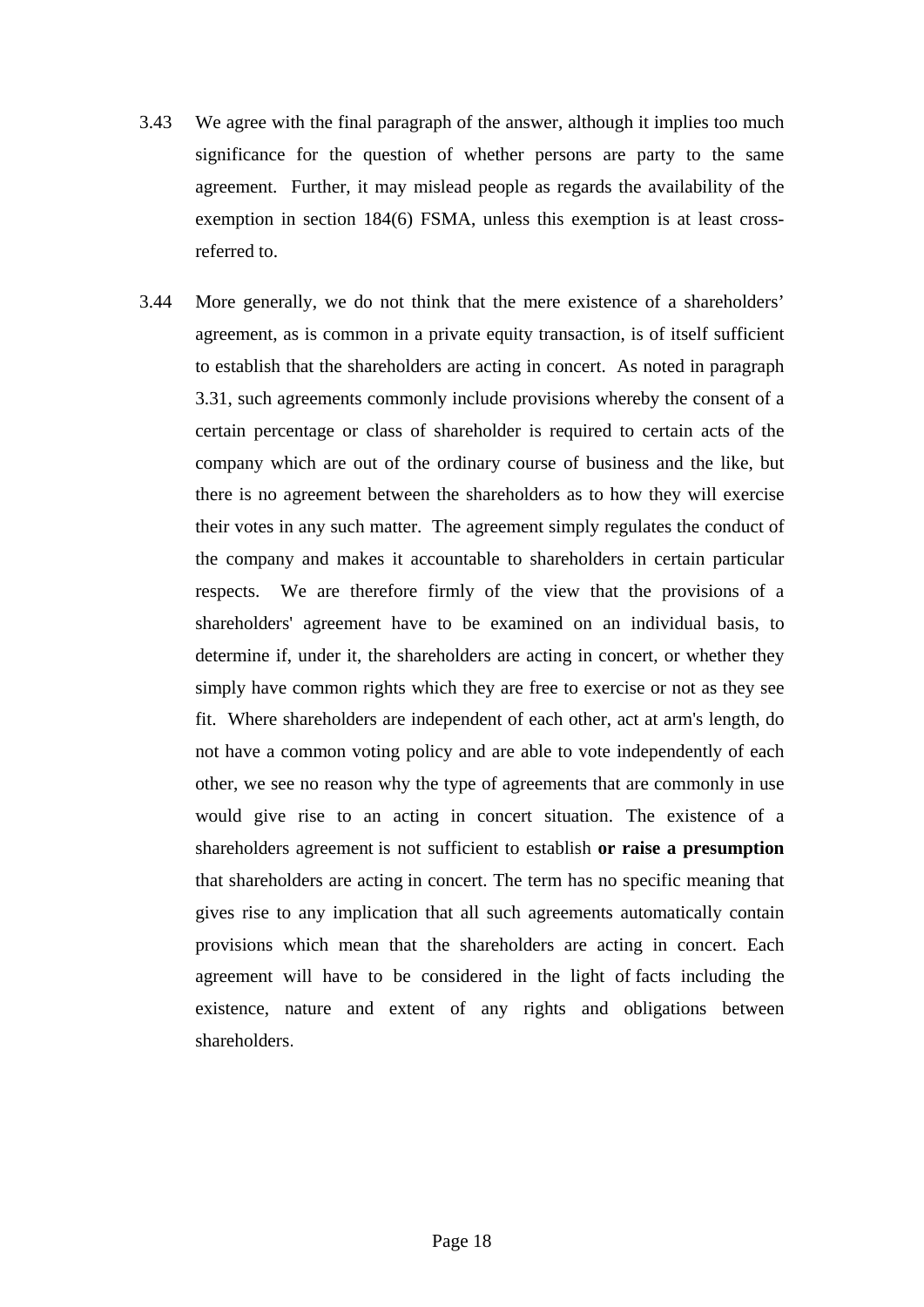# *Question 15*

- 3.45 It would be preferable for this answer to make clear that it is permissible to enter into a conditional agreement without notifying the FSA before doing so, but the FSA welcomes early notification.
- 3.46 As a drafting matter, reference to "completed" would be preferable to "concluded or closed", especially as "concluded" would probably be understood by most as meaning "entered into".

# *Question 16*

- 3.47 We also agree with the general proposition that pre-emption and drag-along and tag-along rights alone do not have the result that those who are party to them are acting in concert . However, we do not agree that where someone agrees to sell their shares and another to buy them, vendor and purchaser are acting in concert (see the third and fourth paragraphs). We are not clear if this is what the FSA intends to say by the last words of the answer to Question 16, but we would not agree that a controller issue arises solely because drag along or tag along rights are exercised. If someone agrees to sell and another to buy, the purchaser will need an FSA approval if the purchase will take it to (or through) a new threshold and, in those circumstances, should ensure that there is an appropriate condition to completion of the purchase.
- 3.48 In addition, as indicated above, we disagree with the view that transfer restrictions suggest the shareholders are acting in concert.

## *Question 17*

3.49 We agree that the focus of the Takeover Code definition of "acting in concert" and that of Part XII are different. It is not simply that the Takeover Code applies in respect of a more restricted class of company.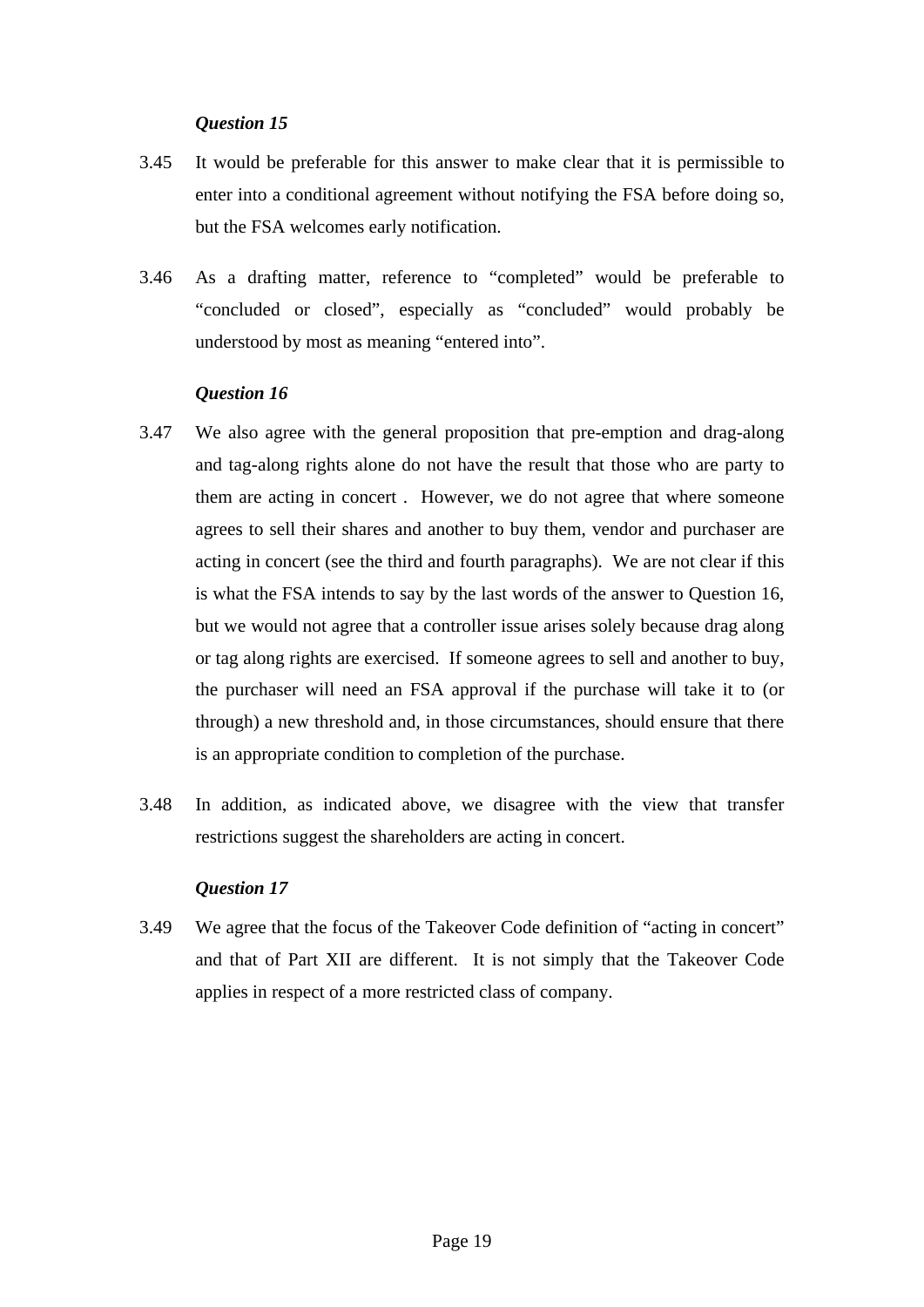# **4. ISSUES ON PART XII FSMA**

4.1 There are a number of errors in Part XII FSMA which we consider it is worth mentioning with a view to these being corrected when a suitable legislative opportunity arises.

# *Definition of Subsidiary Undertaking*

- 4.2 Section  $422(5)(v)$  attributes voting power held by a subsidiary undertaking to its "parent undertaking" in some cases (in line with the Acquisitions Directive and the Transparency Directive). However, the definition of "subsidiary undertaking" in the context of Part XII FSMA is super-equivalent.
- <span id="page-19-0"></span>4.3 The Transparency Directive (in article 10(e)) refers to "....an undertaking controlled by that person or entity". It defines "controlled undertaking" (in article  $2.1(f)$ ) as "any undertaking:
	- (i) in which a natural person or legal entity has a majority of the voting rights; or
	- (ii) of which a natural person or legal entity has the right to appoint or remove a majority of the members of the administrative, management or supervisory body and is at the same time a shareholder in, or member of, the undertaking in question; or
	- (iii) of which a natural person or legal entity is a shareholder or member and alone controls a majority of the shareholders' or members' voting rights, respectively, pursuant to an agreement entered into with other shareholders or members of the undertaking in question; or
	- (iv) over which a natural person or legal entity has the power to exercise, or actually exercises, dominant influence or control".

The parent/subsidiary undertaking definition in section 420 FSMA (crossreferring to section 1162 Companies Act 2006) is wider than the Transparency Directive definition in two areas: